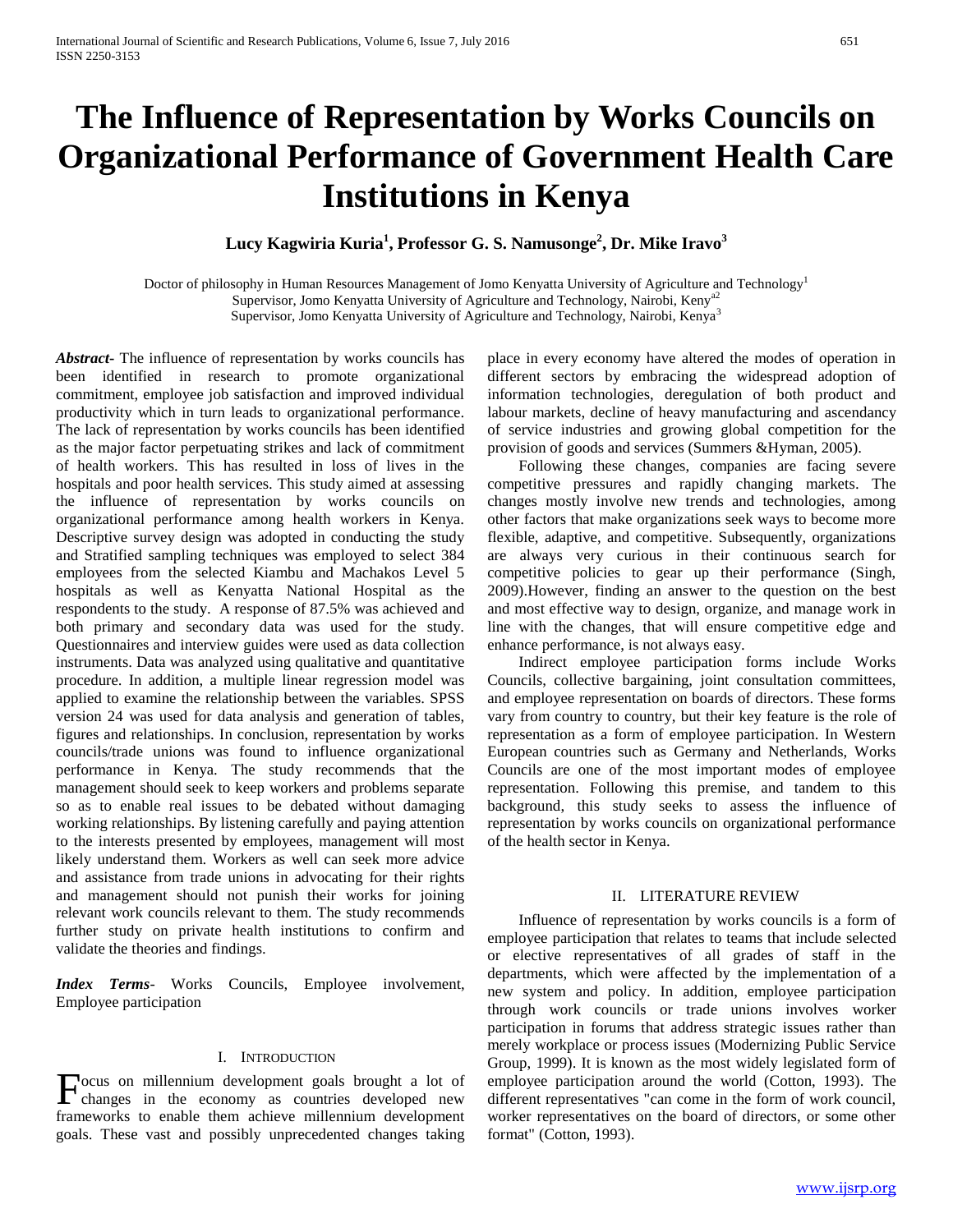Representative participation is less likely to be a company initiative than a response to external pressures from unions or legal requirements that may force the introduction of representative institutions, such as works councils. However, companies may benefit from representative participation in several ways. Employees may be more likely to accept decisions that they helped to make. Deliberations between employee representatives and management may improve the quality of decisions. Finally, representative participation may improve employee– management relations more generally (Gollan& Markey, 2001).

 Representative voice mechanisms encompass both unioncentered and non-union mechanisms and the different forms may co-exist at workplace level. The choices made between the different forms, and between all of them and an absence of voice, are a function of government action, worker desires, union behavior and employer choice. For employers, all forms of voice may serve as a mechanism for securing industrial peace and/or for promoting productivity of a product or service quality. It has been argued that a combination of effective voice mechanisms has the potential to increase employee satisfaction and commitment. For employees, the democratic and existential benefits of having a voice at work have often been rehearsed (Ng'ethe et al. 2012). There is also evidence suggesting that high participation workplaces are associated with higher earnings, and this relationship is particularly strong when new forms of participation are matched by a strong union presence. Thus, the co-existence of different forms of voice secures both existential benefits and higher pay for employees. In other words, there may exist mixed effects on performance; higher labor cost may reduce financial performance, while greater acceptance of decision making may increase operational performance (Meyer & Allen, 1997).

 However, union voice requires management to give up power, and come to terms with two channels of authority within the firm. The assumption among worker in Kenya is that no company would choose union voice or collective bargaining; this is why the unions are normally formed in a fighting mood to advocate for workers right or pay (Kadian&Mutsotso, 2010). Literature however suggests that representative participation through unions and work councils should be envisaged as a system used to collect views and help in decision making to a common ground before representation (Newstrom& Davis, 2004). It is a system of getting workers voice without collecting information from each individual. On the other hand, Latham et al. (1994) views of unions as a market distortion, interfering with what would otherwise be efficient, individual rational choice based interactions between employer and employee. Hence, a negative effect on performance is expected.

 Of these practices, the influence of representation by works councils has been advocated for by most managers and organizations in the public sector based on the premise that when the employees are allowed to participate in decision making, they will feel responsible for all the decisions made and therefore their commitment to their duties will improve subsequently increasing their productivity and organizational performance. Following this premise, and tandem to this background, this study seeks to

assess the influence of representation by works councils on organizational performance of the health sector in Kenya.

### III. RESEARCH METHODOLOGY

 A descriptive survey design was adopted to capture the categorical description of attitudes of the study population. The study population constitutes employees from the major level 5 hospitals in the Nairobi Metropolitan which includes Kiambu County, Nairobi City County and Machakos County. The major level 5 hospitals in Nairobi Metropolitan was chosen as the target population in this study because they have been prone to strikes with workers citing lack of participation opportunities in decision making as some of the reasons causing their dissatisfaction (Kimutai et al, 2013). The major hospitals included Machakos District Hospital, Kiambu District Hospital and the Kenyatta National Hospital.

 The Kenyatta National Hospital (KNH) has a total population of 3000 employees [\(http://knh.or.ke/\)](http://knh.or.ke/), Kiambu Hospital 864 employees while Machakos Hospital has a total workforce of 736 employees - making a total population of 4600 employees. The employees were categorized as under: Management, Nurses, Doctors, and Operatives. This is because these groups of health workers are represented by different trade unions with different type of management.

 The Fishers formula was used to determine the appropriate sample size of this study. This is because the target population consists of a large number of units (health workers) (Yates, 2004). The researcher assumed 95% desired level of confidence, which is equivalent to standardized normal deviate value of 1.96, and an acceptable margin of error of 5% (standard value of 0.05).  $n = Z^2 pq/d^2$ 

Where:

 $n =$  the desired sample size (if target population is large)

 $z =$  the standard normal deviate at the required confidence level.  $P =$  the proportion in the target population estimated to have characteristic being measured.

 $q = 1-p$ 

 $d =$  the level of statistical significance set.

Assuming 50% of the population have the characteristics being measured,  $q = 1-0.5$ 

Assuming we desire accuracy at 0.05 level. The Z-statistic is 1.96 at this level

Therefore  $n = (1.96)^2(.5) (.5)/(.05)^2 = 384$ 

 The targeted respondents from the selected level 5 hospitals were categorized into three groups. These groups included: Management, Nurses, Doctors, and Operatives.

 The study employed cluster sampling technique. The cluster sampling technique involves the dividing of the population into mutually exclusive groups and then drawing random samples from each group to interview. The cluster samples from the three selected level 5 hospitals composed of respondent employees as shown on table 3.1 below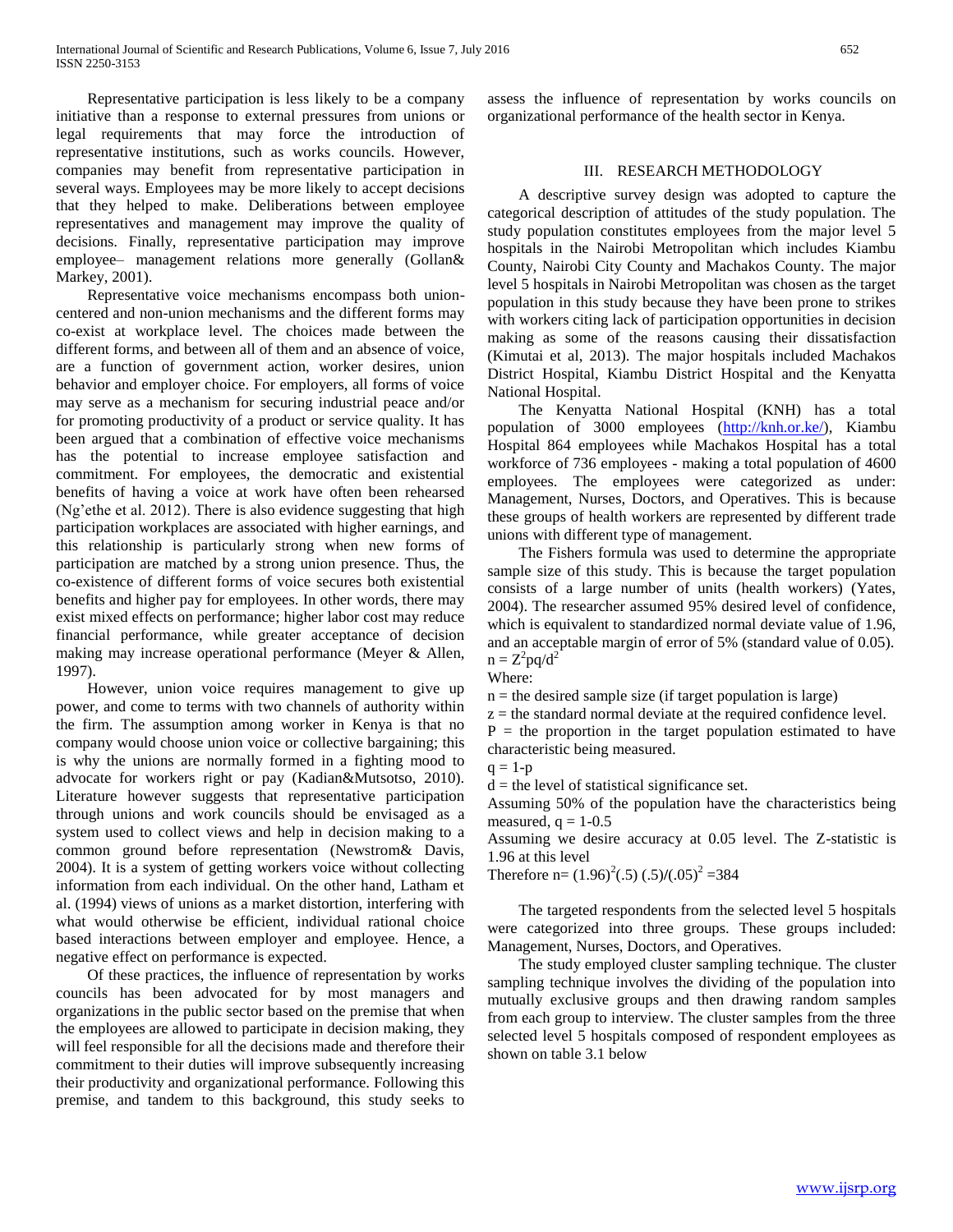| <b>Selected</b><br><b>Hospitals</b> | <b>Management</b> |                | <b>Doctors</b> |                | <b>Nurses</b> |                | <b>Operatives</b> |                | <b>Total</b>  |                |
|-------------------------------------|-------------------|----------------|----------------|----------------|---------------|----------------|-------------------|----------------|---------------|----------------|
|                                     | <b>Actual</b>     | <b>Cluster</b> | <b>Actual</b>  | <b>Cluster</b> | <b>Actual</b> | <b>Cluster</b> | <b>Actual</b>     | <b>Cluster</b> | <b>Actual</b> | <b>Cluster</b> |
| <b>KNH</b>                          | 234               | 20             | 443            | 37             | 1180          | 98             | 1143              | 95             | 3000          | 250            |
| Kiambu<br>Hospital                  | 24                | $\overline{2}$ | 62             | 5              | 458           | 38             | 320               | 27             | 864           | 72             |
| <b>Machakos</b><br>Hospital         | 18                | $\mathbf{2}$   | 34             | 3              | 386           | 33             | 298               | 24             | 736           | 62             |
| Grand<br><b>Total</b>               | 276               | 24             | 539            | 45             | 2024          | 169            | 1761              | 146            | 4600          | 384            |

| Table 3.1: Composition of the Cluster Samples |
|-----------------------------------------------|
|-----------------------------------------------|

 Purposive sampling was also used to include top managers and directors of departments because the researcher was interested in obtaining data from specific individuals who had the knowledge and information on employee participation thus giving the study its internal validity.

 The data collection tools used for the study were a questionnaire and interview schedules to obtain data from primary sources and a document review and analysis for secondary sources. These tools were selected after carefully considering the nature of the data to be collected, the target population, the time frame and the objectives/ research questions of the study. Interview guide was used because of its flexibility and adaptability to individual situations. The questionnaire was the main data collection tool and it contained both open ended and closed ended questions. The questionnaires administered by participants in the pilot study as well as the actual study to investigate the role of employee participation on organisational performance in the health sector.

 The questionnaire was pretested before its administration to ensure validity and reliability of the data collected. During questionnaire construction, various validity checks were constructed to ensure the instrument measure what it was supposed to measure and perform as it was designed to perform. The validity tests conducted were: Face validity, content validity, Convergent validity and discriminant validity. Face validity tests if the questions appear to be measuring the intended sections. On the other hand, content validity tests whether all the important aspects of the sections are measured. This was done by first testing the instruments on 10% of the target population and reviewing the findings. Cronbach's alpha  $(C\alpha)$  a coefficient of reliability that gives an unbiased estimate of data generalizability was used to test reliability of the answered questionnaires. The researcher tested the questionnaire on ten (10) respondents who were not part of the target population and the results were as shown in table 3.2.

|  |  | <b>Table 3.2: Reliability Test Results</b> |
|--|--|--------------------------------------------|
|--|--|--------------------------------------------|

| Variable                          | Cronbach's alpha | ases |
|-----------------------------------|------------------|------|
| Council Representation            | J.8654           | 1 U  |
| <b>Organizational Performance</b> | .8984            | ⊥ ∪  |

 Table 3.2 shows that the reliability coefficient for council representation was 0.8654, delegation and consultation was 0.8773 and organizational performance 0.8984. All variables had coefficients exceeding the acceptable minimum threshold of 0.7. The researcher booked appointments with the heads of departments from the sampled Health institutions to seek authority to conduct the research in their institutions. The researcher presented a letter from JKUAT as a proof that the study was only meant for academic purposes. As a strategy, aimed at minimizing the time taken to carry out the research, the study adopted both self-administered and drops and picks strategies in administration of questionnaires.

 Data analysis methods employed involved qualitative and qualitative procedures. Qualitative data was analysed using content analysis. Content analysis entails categorizing responses into open ended questions based on emerging themes for making conclusions. Quantitative data was analysed using descriptive and inferential statistical methods and tools. Descriptive analysis involved mean and standard deviations. In addition a linear regression model on role of employee participation versus organizational performance was applied to examine the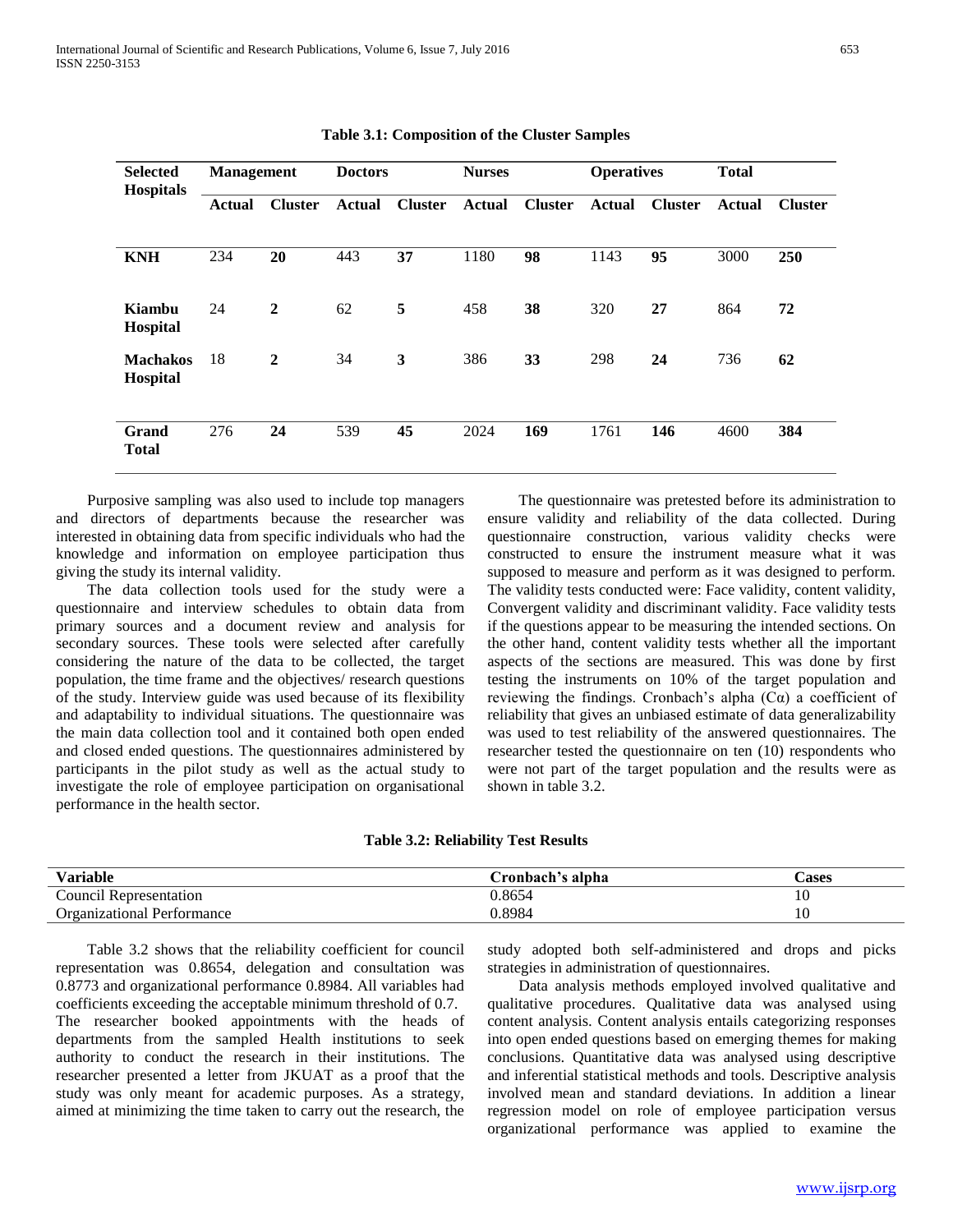relationship between the variables. The model treated organizational performance as the dependent variable while independent variables were forms of employee participation. Quantitative data analysis was aided by SPSS Version 24 to generate those measures because it has got descriptive statistical features that assist in variable response comparison and gives a clear indication of response frequencies. questionnaires was edited and coded and then keyed into statistical Package for Social Sciences (SPSS) Version 24. Responses on each item for the open ended questions were keyed in.

 Data processing operations were carried out by data editing/ cleaning and classification. Data editing/ cleaning is the examination of the collected data so as to detect omissions and errors and make corrections whenever possible. Data classification is the arranging of the collected data in classes or groups with common characteristics. Qualitative data obtained from questionnaires and the interviews was edited/cleaned and classified into classes or groups with common characteristics or themes. The content within the themes were then analysed guided by the research objectives.

### IV. RESEARCH FINDINGS,CONCLUSIONS AND RECOMMENDATIONS

 The study sought to establish respondents' awareness of workers' union in their place of work. When asked whether there

 Quantitative data was tabulated and analyzed using both descriptive and inferential statistics. Descriptive statistics included parameters such as measures of central tendencies and the measure of dispersion. Inferential data analysis techniques such as factorial analysis, Mann-Whitney test and regression analysis were also used to analyze the collected data. Factorial analysis (Principal Component Analysis) was used to establish the number of principal components which accounted for most of the variance within the employee participation, leadership and organizational performance. Mann-Whitney test was used to assess the mean difference between KNH and the level 5 hospitals in terms of employee participation, leadership style and organizational performance. Linear regression was used to ascertain the relationship among employee participation, leadership style and organizational performance. Data analysis and presentation of findings were carried out using statistical software which includes SPSS and Microsoft Excel. These software aided in the generation of suitable graphs, charts and tables which were used in drawing conclusions as well as presenting the research findings.

is a union of any kind at their workplace, majority of the respondents (91%) reported yes.



**Figure 4.1: Awareness on presence of workers' union**

 Further, respondents who aware of any union were asked to indicate whether the union present in their organization was relevant to their job where majority (86%) agreed that it was a union that people doing their sort of job can join.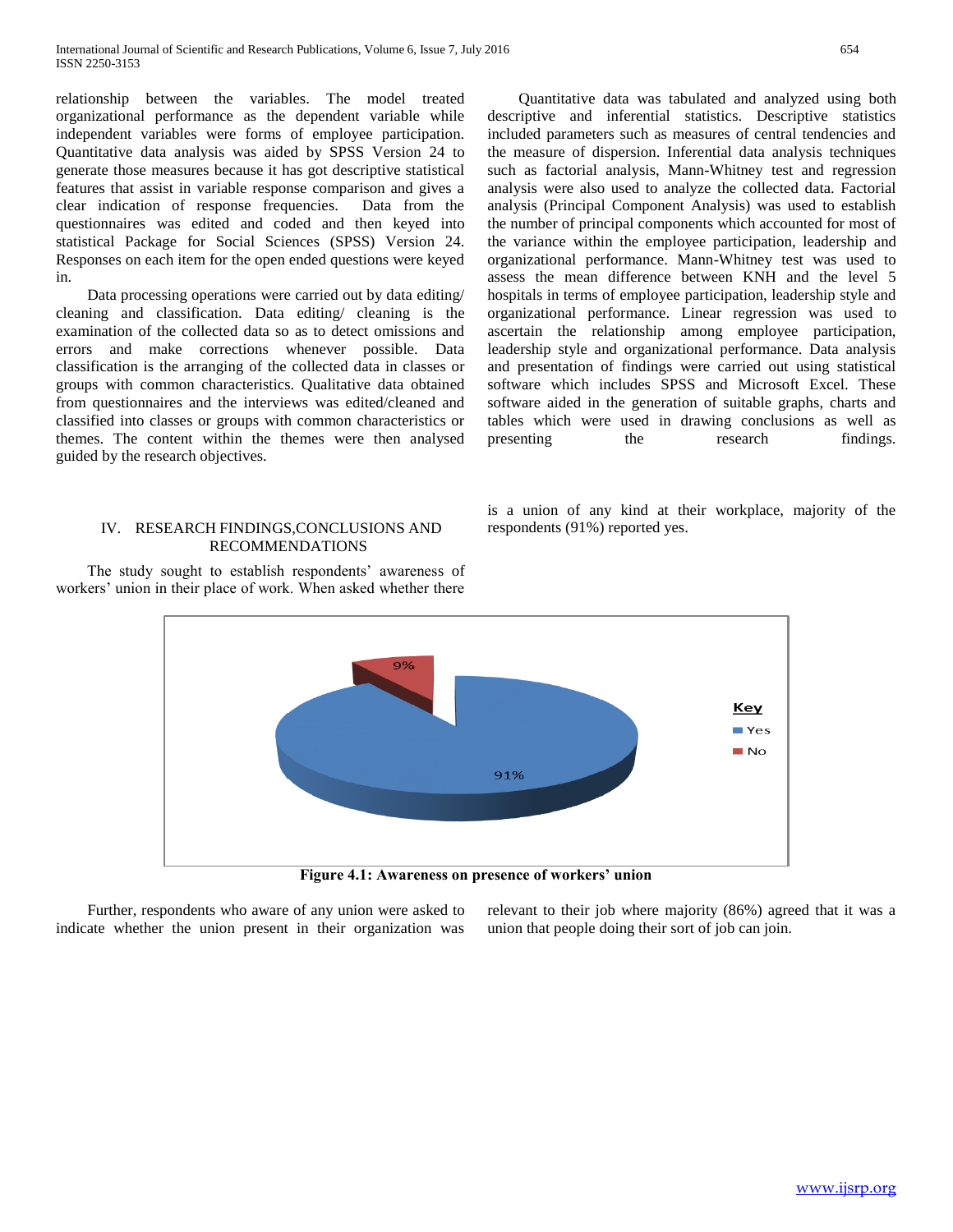

**Figure 4.2: Relevance of the union**

Respondents were also asked to indicate if they were members of this workers union where majority (87%) reported yes.



**Figure 4.3: Union Membership**

Respondents were further asked to indicate if they have ever been members of this or any other union where majority (92%) said yes.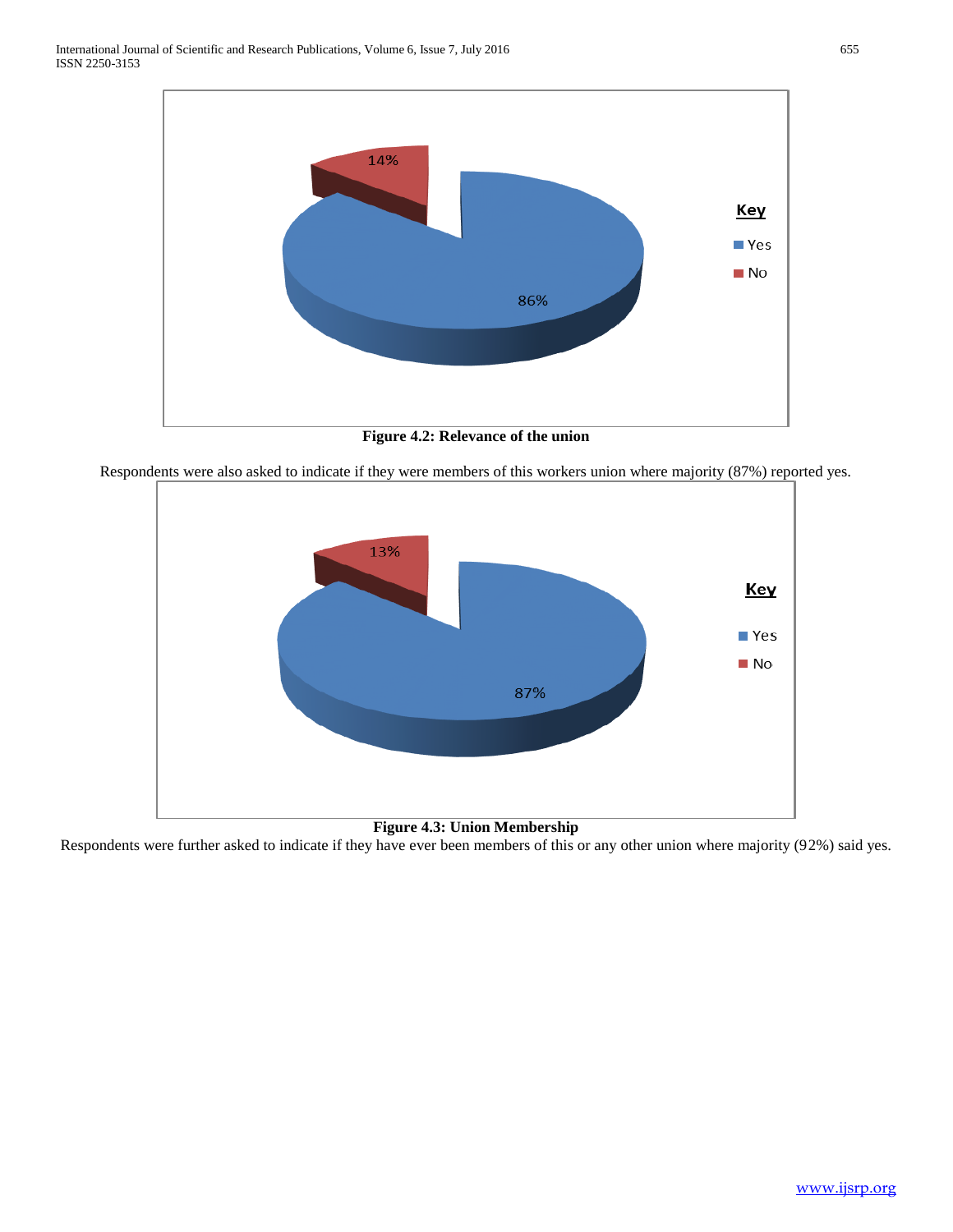

**Figure 4.4: Ever been a Union Member**

 To investigate the participation of employees through their union, respondents were presented with several statements and asked to indicate their level of agreement with each. Most of the respondents (60%) disagreed that management at their workplace really tries to cooperate with the union and 45% disagreed that the union at their workplace really tries to cooperate with management. However, most of the respondents agreed (70%) that unions should cooperate more closely with management, management should cooperate more closely with the union

(53%) and that unions should fight really hard when employee interests are threatened (54%). The view that the union at workplace fights really hard when important employee interests are threatened was disagreed by 58% of the respondents. Most of the respondents agreed to feeling loyal to their union (78%) trusting the union leadership to keep their promises to them and other union members (67%). Most of the respondents (80%) refuted the view that the leadership of their union has a political agenda that they don't share.

## **Table 4.1: Participation of employees through their union**

| <b>Statement</b>                                                                                                 | SD.    | Ð   | N              | A         | <b>SA</b>            | Mean |
|------------------------------------------------------------------------------------------------------------------|--------|-----|----------------|-----------|----------------------|------|
| Management at this workplace really tries to cooperate with the union                                            | 28%    |     | 32\% 26\% 10\% |           | 4%                   | 2.32 |
| The union at this workplace really tries to cooperate with management                                            | $12\%$ |     |                |           | 33% 23% 21% 11% 2.87 |      |
| Unions should cooperate more closely with management                                                             | 2%     | 16% | 12%            | 50%       | 20\% 3.69            |      |
| Management should cooperate more closely with the union                                                          | 4%     | 14% | 29% 49%        |           | 4%                   | 3.35 |
| Unions should fight really hard when employee interests are threatened                                           | 8%     | 10% | 28%            |           | 40\% 14\% 3.41       |      |
| The union at my workplace fights really hard when important employee interests are 10% 48% 22% 12%<br>threatened |        |     |                |           | 8%                   | 2.61 |
| I feel loyal to my union                                                                                         | 8%     | 4%  |                | 10\% 34\% | 44% 4.01             |      |
| I trust the union leadership to keep their promises to me and other union members                                | $0\%$  | 6%  | 27%            | 57%       | 10%                  | 3.70 |
| The leadership of my union has a political agenda that I don't share                                             | 17%    | 63% | 17%            | 1%        | 2%                   | 2.07 |

 Seven statements were presented to the respondents to rate their union performance. Most of the respondents ranked their unions poor on winning fair pay increases (79%), understanding and knowledge of your employers' business (67%), being open and accountable to its members (63%), working with

management to improve quality or productivity (62%), making work interesting and enjoyable (59%), protecting workers against unfair treatment (72%) and helping management develop longterm business plans (73%).

### **Table 4.2: Performance of the union at your workplace**

| <b>Statement</b>           |                        |  | Failure Poor Fair Good Excellent Mean |      |
|----------------------------|------------------------|--|---------------------------------------|------|
| Winning fair pay increases | 23\% 56\% 19\% 2\% 0\% |  |                                       | 2.00 |